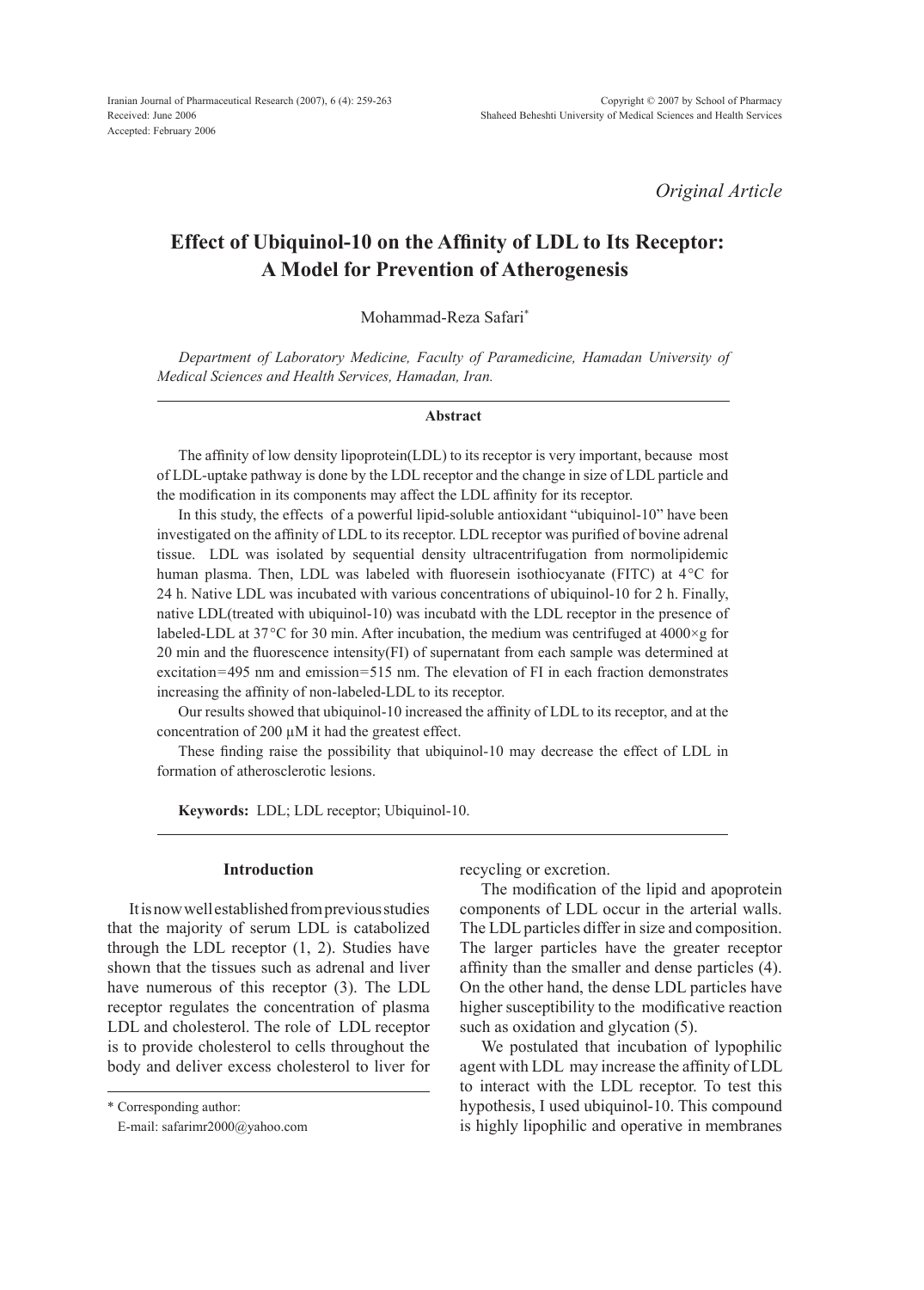or lipoproteins. It can enter the LDL particles and probably increase their size (6). Ubiquinol-10, the reduced form of ubiquinone-10 (coenzyme  $Q_{10}$ ), is a well-known proton-electron carrier in inner mitochondria membrane and a potent lipophilic antioxidant in different cell membranes and LDL. It is well established that both uboquinols and ubiquinones are active against lipid peroxidation in mitochondria and liposomes but that the quinols are much more powerful antioxidants than the corresponding quinines (7). Recently, we reported that ubiquinol-10 can protect human LDL more efficiently against lipid peroxidation than vitamin E (8). The prominent antioxidant activity of ubiquinol-10 in human LDL was first reported by Stocker *et al* (9). Also, it has been already suggested, that the ubiquinol-10 level may represent a surrogate measure of some other LDL property affecting its oxidizability, for example its initial lipid hydroperoxide content  $(10).$ 

Much less is known about the action of lipophilic antioxidants on the affinity of LDL to its receptor since most previous have been performed on the LDL oxidation. Taber *et al* reported (6) that vitamin E increased the uptake of LDL via the high affinity receptor. In other study, we also showed that some antioxidants increased affinity of LDL to its receptor (11).

In this study, we investigated the effect of ubiquinol-10 on the affinity of native LDL to its receptor.

# **Experimental**

## *Animals*

The fresh adrenal glands were obtained from male and female bovine (200-300 kg). Immediately after steers were slaughtered, 30 adrenal glands were placed in ice-cold 0.15 M NaCl.

# *Chemicals*

Ubiquinol-10 and other reagents were purchased from Sigma (Deisenhofen, Germany) or Merck (Darmstadt, Germany).

#### *LDL isolation*

LDL (density 1.019-1.063 g/ml) was isolated from fresh normolipidemic human plasma by sequential ultracentrifugation, and dialyzed extensively against phosphate-buffered saline (PBS) with 0.01% ethylenediamidinetetraacetic acid (EDTA) (12). The purified LDL was examined by electrophoresis carried out at pH 8.6 in 0.05 M barbital buffer on 0.8% agarose gel. Gels were stained with Sudan Black B stain (13). The LDL suspension was stored at  $4^{\circ}$ C under argon in the dark within 4 weeks. LDL was used for experiments within 10 days.

## *Bovine LDL receptor purification*

Procedures for isolation and purification the bovine LDL receptor have been established by Schneider *et al* (14). Purification of LDL receptor was carried out from bovine adrenal glands using a combination of DEAE-cellulose (DE 52, Whatman) chromatography, LDL-Sepharose 4B (Pharmacia) chromatography and preparative SDS/polyacrylamide-gel electrophoresis.

## *Labeled-LDL preparation*

The LDL suspension was made fluorescent by labeling with FITC. First, 0.1% solution of FITC in 50 mM bicarbonate sodium buffer ( $pH = 8.5$ ) was prepared. Then, aliquots of LDL (at a protein concentration of 1 mg/ml) was incubated with 1 vol of FITC-buffer for one day at 4°C, and loaded onto a ( Sephadex G-25) column (PD-10, Pharmacia Uppsala, Sweden) and eluted with 0.15 M NaCl. In alkaloid medium, FITC was covalently coupled to lysine and arginine residues of the LDL particle (15). FITC-LDL subfractions (1 ml) were collected and stored at 4°C in the dark.

# *Incubation of ubiquinol-10 with native LDL*

Ubiquinol-10 was added to LDL prior to incubation as concentrated stock solutions in dimethylsulfoxide (DMSO). Concentrations of this compound in the stock solutions were 50, 100 and 200 µM. Immediately before addition of them, EDTA was removed from the LDL suspension by gel chromatography on Sephadex PD-10 columns (Phamacia Uppsala, Sweden). The suspension was incubated for 2 h at 37°C to achieve an incorporation of the compound into LDL (16). No special plastic or glass was used to avoid adsorption of the compound on the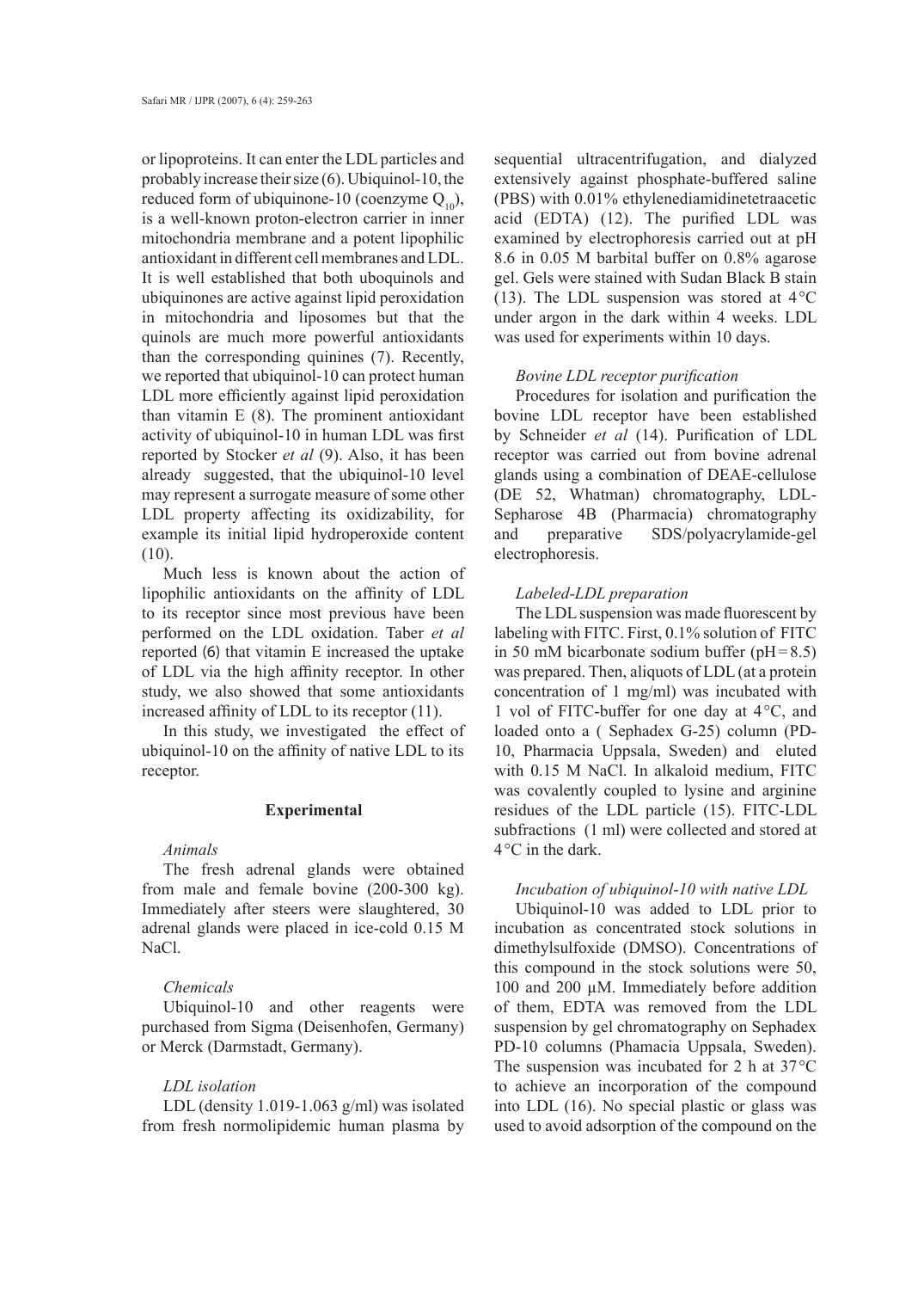| <b>Table 1.</b> The effects of various concentrations of ubiquinol-10 |  |
|-----------------------------------------------------------------------|--|
| on affinity of LDL to its receptor.                                   |  |

| Concentration $(\mu M)$ | Fluorescence intensity (mean $\pm$ SD) <sup>a</sup> |
|-------------------------|-----------------------------------------------------|
| $\theta$                | $350 \pm 12$                                        |
| 50                      | $422 \pm 7.1*$                                      |
| 100                     | $507 \pm 8.7*$                                      |
| 200                     | $602 \pm 10*$                                       |

 $*P<0.05$  (n=5), significantly differ from control (Fisher's test). <sup>a</sup> Values are given as mean**±**SD.

vessels. No LDL precipitation was observed as a result of its addition.

# *Affinity of LDL to its receptor*

Competitive studies between LDL subfractions for binding to the LDL receptor were performed according to the Goldstein and Brown (17). After incubation of native LDL with various concentration of ubiquinol-10, the LDL suspension was added to the LDL receptor and labeled-LDL at 37°C for 30 min, and then the medium was centrifuged at 4000×g for 20 min and supernatant was isolated and intensity of the fluorescence was measured with an excitation of 495 nm and emission at 515 nm. The fluorescence intensity is directly related to non-labeled LDL binding to the receptor.

## *Statistical analysis*

All results were presented as mean ± standard deviations (n=5). All p-values of less than 0.05 were considered statistically significant.

#### **Results and Discussion**

The isolation of LDL was confirmed by agarose gel electrophoresis (Figure 1B). This figureure shows that separated fractions (Lane 2 and Lane 3) according to LDL and VLDL bands in plasma, as control (Figure 1B, Lane 1).Incubation of the LDL suspension with ubiquinol-10 for 2 h at 37 °C resulted in LDL antioxidant enrichment and increased the affinity of LDL to its receptor. Of course, all these depended on agent concentration in medium. The effects of various concentrations of this compound on the affinity of native LDL to its receptor are shown in Table 1. As shown in this table, 200 µM had the greatest effect on the



**Figure 1.** Electrophortic analysis of VLDL (Lane 1), LDL fraction (Lane 2) and plasma (Lane 3) on 0.8% agarose gel. Values are given as mean ± SD of triplicated determinations.

increasing affinity of LDL to its receptor (72%). It is clear that the intensity of the fluorescence is proportional to non-labeled LDL binding to the receptor. This means that the more LDL binding to the receptor than the labeled LDL is excluded in the medium and participates in the measurement. The concentrations of volatile oils chosen for this study was obtained from our previous dose-response studies and published data and is equivalent to values in the upper end of the reference range (8, 11).

Numerous studies reported that plasma LDL is a heterogeneous collection of particles that vary in size (17), density (18), composition (19), and electrical charge (20). Some LDL forms are more atherogenic than the others (21). Cohn *et al* (22) repoted that in the presence of lipophilic antioxidants such as vitamin E the uptake of LDL was increased by LDL receptor. Also, Sakuma *et al* (23) showed that alpha-tocopherol and ubiquinol-10 protected the modified LDL to be recognized by LDL receptor. Ubiquinol-10 is known to be a highly efficient lipid-soluble antioxidant in protection of lipids in a variety of biological and model systems including cell membranes, LDL and liposomes. It is generally assumed that the quinol may exhibit its protective effect by preventing a formation of lipid free radicals and/or by eliminating them. On the other hand, the possibility that the increasing affinity of LDL to its receptor by ubiquinol-10 is related to its interactions on the lipid structure of the LDL particle needs further investigation (24). Comparing with other lipophilic antioxidants,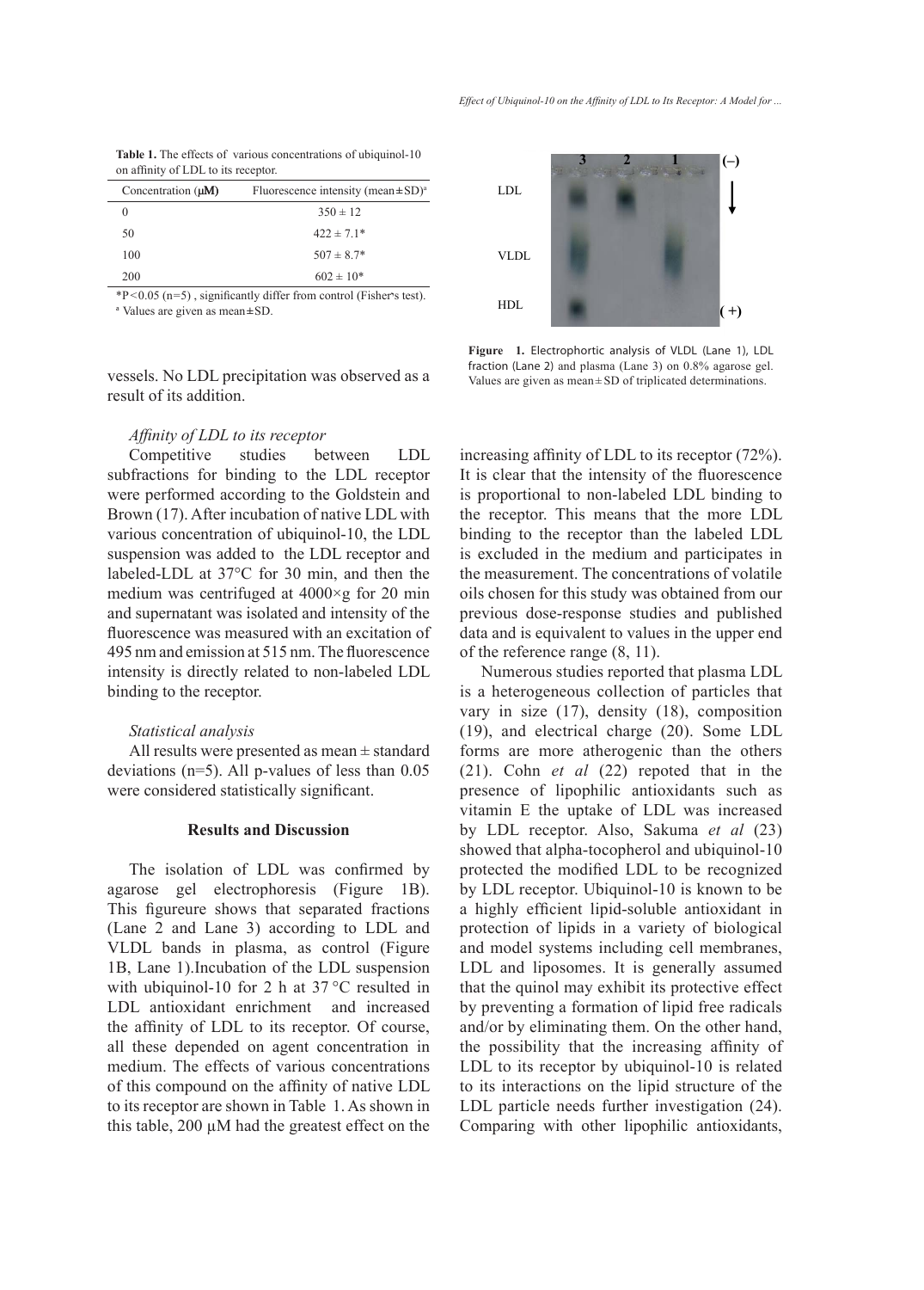ubiquinol-10 is one of the most efficients. It contains shielding methyl groups adjacent to the phenolic hydroxyl group and it is optimally positioned in the LDL particle by its phytyl side-chain. In addition, it protects LDL against oxidative modification, maintaining its ability to act as a ligand for LDL receptors (25).

Moreover, in vivo supplementation of LDL with ubiquinol-10 is known to decrease LDL susceptibility to modification and to increase LDL clearance in the plasma (8, 22). A decreased level of total ubiquinol is found in plasma of patients with atherosclerosis as well as numerous examples of successful treatment with ubiquinol-10 of some pathologies raise the possibility that ubiquinol-10 may decrease the effect of LDL in formation of atherosclerotic lesions (16).

Incubation of LDL suspension with ubiquinol-10 for 2 h may enrich the LDL particles sufficiently to increase their affinity to their receptors.

In summary, we have demonstrated that ubiquinol-10 has the positive effect on the affinity of native LDL to its receptor. Our findings are important because the uptake of LDL by its receptor decreases the modification of LDL and prevents formation of atherosclerosis.

#### **References**

- Feilding J and Christopher J. Lipoprotein receptors, (1) plasma cholesterol metabolism and the regulation of cellular free cholesterol concentration. *FASEB J.*  (1992) 6: 3162-3168
- (2) Brown MS, Kovanen PT and Goldstein JL. How LDL receptor influence cholesterol and atherosclerosis. *Sci. Am.* (1984) 251: 58-65
- (3) Saxena K and Shipley GG. Structural studies of detergent solubilized and vesicle reconstituted LDL receptor. *Biochemistry* (1997) 36: 15940-15948
- (4) Krauss RM. Heterogeneity of plasma low density lipoproteins and atherosclerosis risk. *Curr. Opin. Lipidol.* (1994) 5: 339-349
- Leake DS. Oxidized low density lipoproteins and (5) atherogenesis. *Br. Heart J.* (1993) 69: 476-478
- (6) Traber MG and Kayden HJ. Vitamin E is delivered to cells via the high affinity receptor for low density lipoprotein. *Am. J. Clin. Nutr.* (1984) 40: 747-751
- Fremant L, Belguendouz L and Delpal S. Antioxidant (7) activity of resveratrol and alcohol-free wine polyphenols related to LDL oxidation and polyunsaturated fatty acids. *Life Sci.* (1999) 64: 2511-2521
- Safari MR, Rezaei M and Taherkhani H. Effects (8)

of ubiquinol-10 and β-carotene on the *in vitro* susceptibility of low-density lipoprotein to copperinduced oxidation. *Med. J. Islamic Rep. Iran* (2005) 19: 169-174

- (9) Stocker R, Bowry VW and Frei B. Ubiquinol-10 protects human LDL more efficiently against lipid peroxidation than does α-tocopherol. *Proc. Natl. Acad. Sci. USA* (1991) 88: 1646-1651
- (10) Tribble DL, Vander-Berg JJM, Motchnik PA, Ames B, Lewis DM and Chait A. Oxidative susceptibility of LDL subfractions is related to their ubiquinol-10 and α-tocopherol content. *Proc. Natl. Acad. Sci. USA* (1994) 91: 1183-1187
- (11) Safari MR, Taherkhani H, Ani M, Naderi GA and Asgary S. The effects of lipophilic antioxidants on the affinity of LDL to its receptor. *Iranian Biomed. J.* (2002) 6: 111-116
- Murakami M, Horiuchi S, Takata K and Morino (12) Y. Distinction in the mode of receptor-mediated endocytosis between high density lipoprotein and acetylated high density lipoprotein: evidence for high density lipoprotein receptor-mediated cholesterol transfer. *J. Biochem. (Tokyo)* (1987) 1729-1741
- (13) Noble RP. Electrophoretic separation of plasma lipoproteins in agarose gel. *J. Lipid Res.* (1968) 9: 963-701
- (14) Schneider WJ, Goldstein JL and Brown MS. Purification of the LDL receptor. *Meth. Enzymol.* (1982) 109: 405- 417
- $(15)$  Feurstein DL and Sellek RE. The chemical stability of fluoresein under normal fluorometric condition. *J. Sanit. Eng. Div. Am. Soc.* (1965) 89: 1-11
- $(16)$  Kontush A, Hubner C, Finckh B, Kohlschutter A and Beisiegel U. Antioxidative activity of ubiquinol-10 at physiologic concentrations in human low density lipoprotein. *Biochem. Biophys. Acta* (1995) 1258: 177-187
- (17) Goldstein JL and Brown MS. Binding and degradation of low density lipoproteins by cultured human fibroblasts. *J. Biol. Chem.* (1974) 249: 5153-5162
- (18) Shen MS, Krauss RM, Lindgren FT and Forte TM. Heterogeneity of serum low density lipoproteins in normal human subjects. *J. Lipid Res.* (1981) 22: 236-244
- (19) Nelson CA and Morris MD. The ultracentrifugal heterogeneity of serum low density lipoproteins in normal humans. *Biochem. Med.* (1977) 18: 1-8
- $(20)$  Kirchhausen TG, Fless G and Scanu AM. The structure of plasma low density lipoproteins: experimental facts and interpretation-a minireview*. Lipids* (1980) 15: 464-467
- $(21)$  Rudel LL, Parks JS, Johnson FL and Babiak J. Low density lipoproteins in atherosclerosis. *J. Lipid Res.* (1986) 27: 465-474
- $(22)$  Cohn W and Kuhn H. The role of the low density lipoprotein receptor for alpha-tocopherol delivery to tissues. *Ann. N. Y. Acad. Sci.* (1989) 570: 61-71
- (23) Sakuma N, Yosikawa M, Hibino T, Okada M, Jinno Y and Tamai N. Alpha-tocopherol and ubiquinol-10